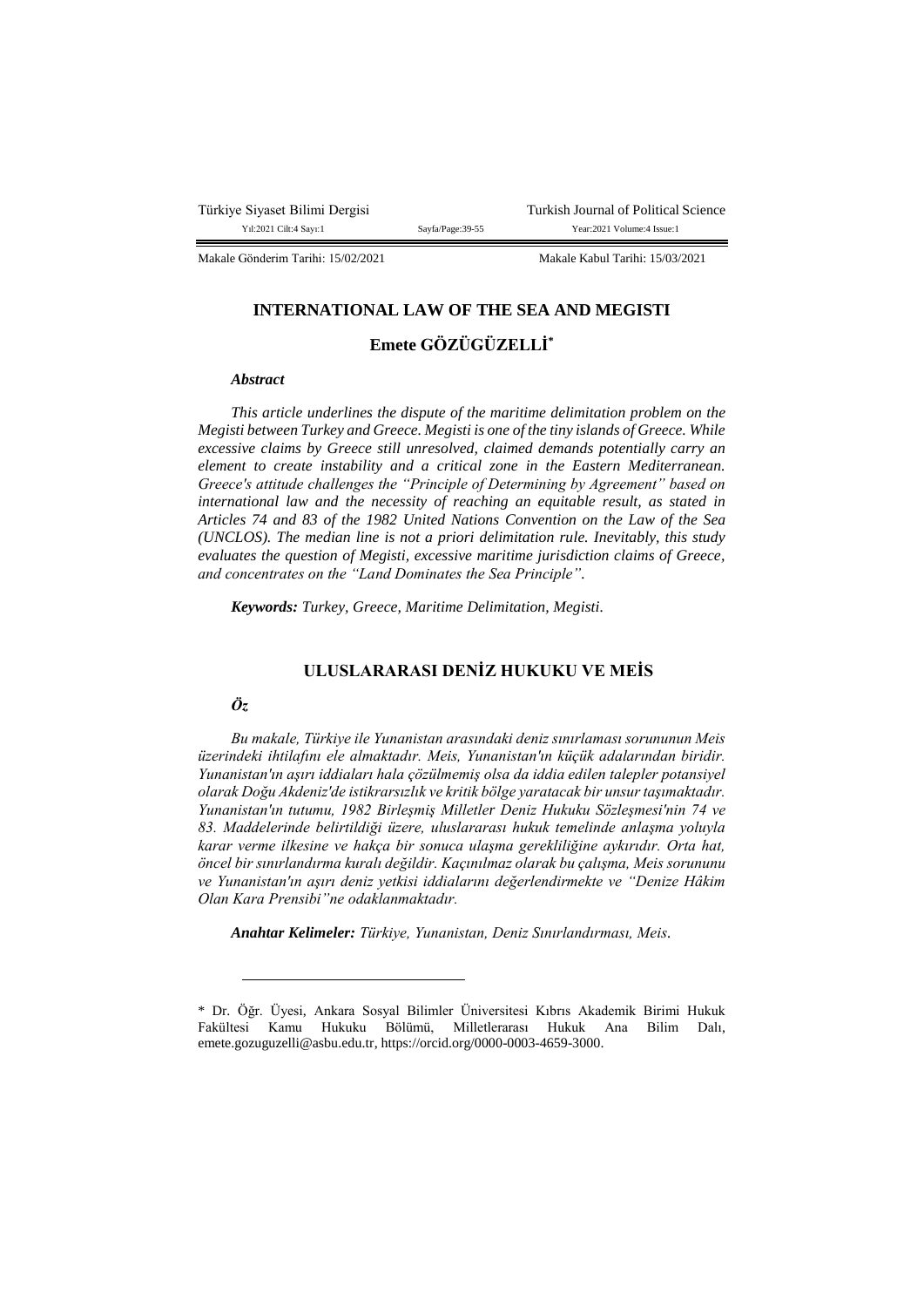### **Introduction**

The issue of maritime delimitation has become more vital and complex issue for states. It is no coincidence that the issue, now popular and with potential security risks, purely reasons of maritime delimitation raise disputes with technical and legal practice. The power in the maritime areas (trade and navy) is also effective in politics in the world. Geographers currently stated thatan agreement has been reached on a fraction of much less than the potentially existing 400 borders (around 180 borders) (US State Department Limits in the Sea, No.108). Maritime jurisdiction areas constituting the main part of the foreign policies require the employment of more technical experts on "hydrography, geology, geodesy, cartography, navigation, satellite, defence and so on" (Beazley, 1994:1). Determination of the jurisdiction of the coastal state on its maritime boundary can be defined as the process of creating the line separating the spatial area over the subsoil and the seabed.

However, the expression that has become the subject of dispute in the issue of maritime delimitation is the problemcreated by the attempts to establish a border that completely coincides with the sovereignty of another state. Tanaka, considering the characteristics of the maritime delimitation, proposes that "maritime delimitation" may be defined "as the process of establishing lines separating the spatial ambit of costal jurisdiction over maritime spaces where legal title overlaps with that of another state" (2006:7). In the absence of any delimitation agreement pertaining to such an overlap, we are concerned only with the depiction: of a maritime limit. However, Maritime Limit and Maritime Delimitation are two different concepts in the Law of the Sea. International Court of Justice (ICJ, 1982) Report propounds that the very nature of the maritime boundary is 'international' (prg. 87). Tanaka emphasizes that the Maritime Limit has one-sided character: unilateral (Tanaka, 2006:8).

It is important for coastal states to determine whether their neighbors (opposing or supporting) in their geography have a conflict area for their own sea areas. "The spatial ambit of coastal jurisdiction may over lap by opposite coasts, and by adjacent coasts. While the meaning of the term 'opposite' is evident, the term 'adjacent' is used to refer to the lateral boundaries of the maritime zones between two adjoining states." (Aasen, 2010:5). Indeed, Turkey and Greece are countries with two opposing and adjacent borders. None of them is an archipelago state, but they have islands in the Aegean and Mediterranean. The region lies in the semi-enclosed Mediterranean basin and in the closed Aegean; hence, they have maritime delimitation problems. In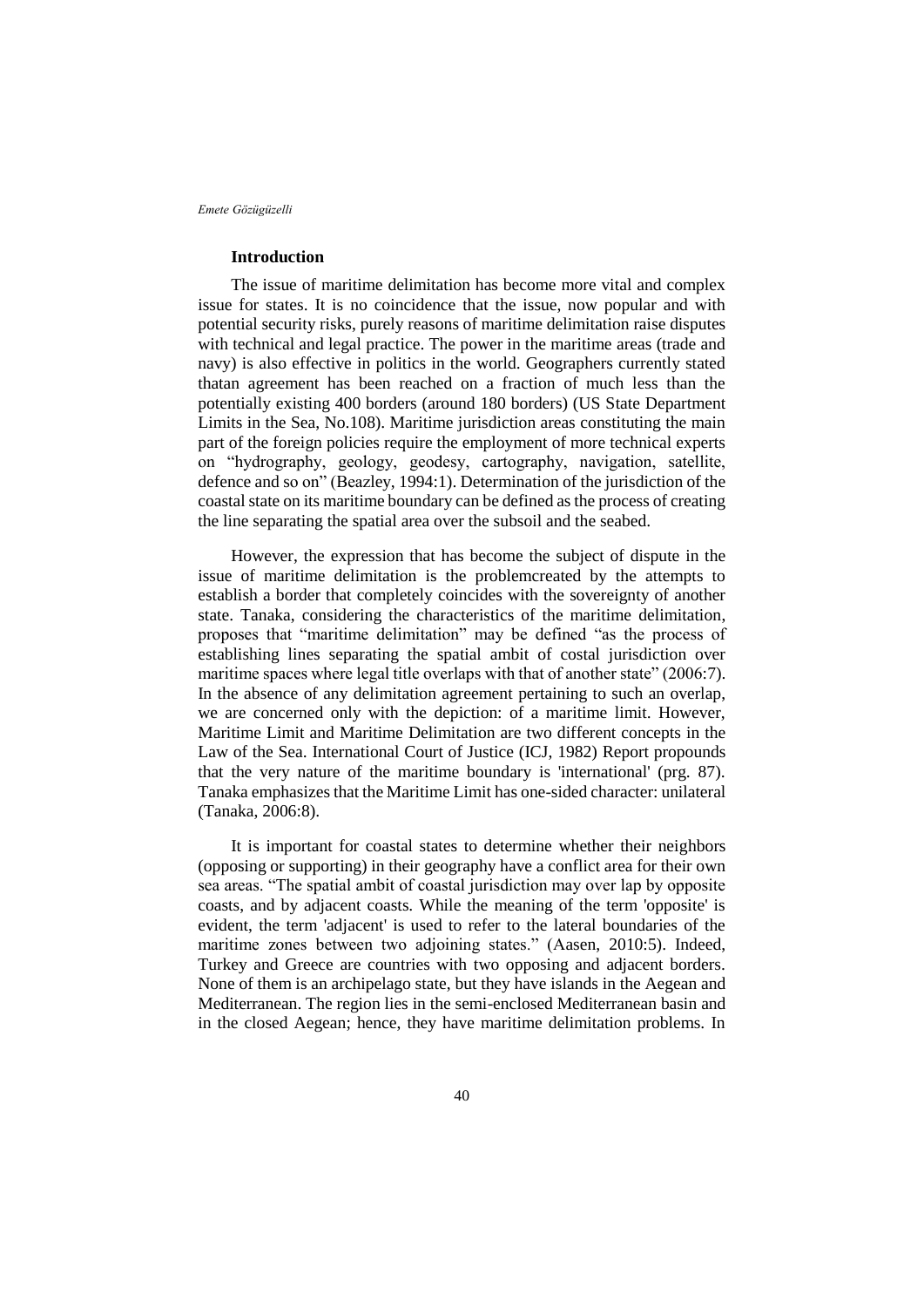fact, overlapping claims stem from the complex geography of the region. The delimitation dispute is divided into three:

- Delimitation of territorial waters,
- Delimitation of the continental shelf, and
- Delimitation of the exclusive economic zone.

Another problem between the sides isrelated to the islands' situation, which may also be divided into three major headings:

- a) Islands entitlement,
- b) Sovereignty issue of undefined islands, and
- c) Armament of islands

There are problems in determining the maritime jurisdiction areas stemming from the *baselines, starting point of delimitation*, and *end points*. This study is only an attempt in examining the delimitation issue.

# **1. Maritime Jurisdiction Areas in UNCLOS**

### **1.1. Territorial Waters**

Baselines play an important role in defining the limits of the territorial sea, asitis defined with a "breadth" criterion suggesting an ambit not more than 12 nautical miles from baselines (Articles 3, 4, 5 – UNCLOS). A coastal state has full and exclusive sovereign rights over territorial sea including upper airspace (Article 2 – UNCLOS). The rule concerning the "Delimitation of the territorial sea between States with opposite or adjacent costs" as defined in Article 15 suggests a general rule for drawing a median line for delimitation (Article 15 – UNCLOS). The Article 15, however, stipulates that the median line cannot be used if there areany historical rights or special circumstances prevailing; but if historical rights and special circumstances exist, another methodology can be used to reach an equitable result.

## **1.2. Contiguous Zone**

The measurement starts from the baselines and ends in 24 nautical miles. "12+12 rule" is accepted; the zone may not be prolonged more than 24 nautical miles. Each coastal state has the right to proclaim its contiguous zone. This de jure prerogative provides certain right of sovereignty for the state in controlling the other states' fiscal, sanitary, immigration and costoms laws activities within 24 nautical (Article 33 – UNCLOS).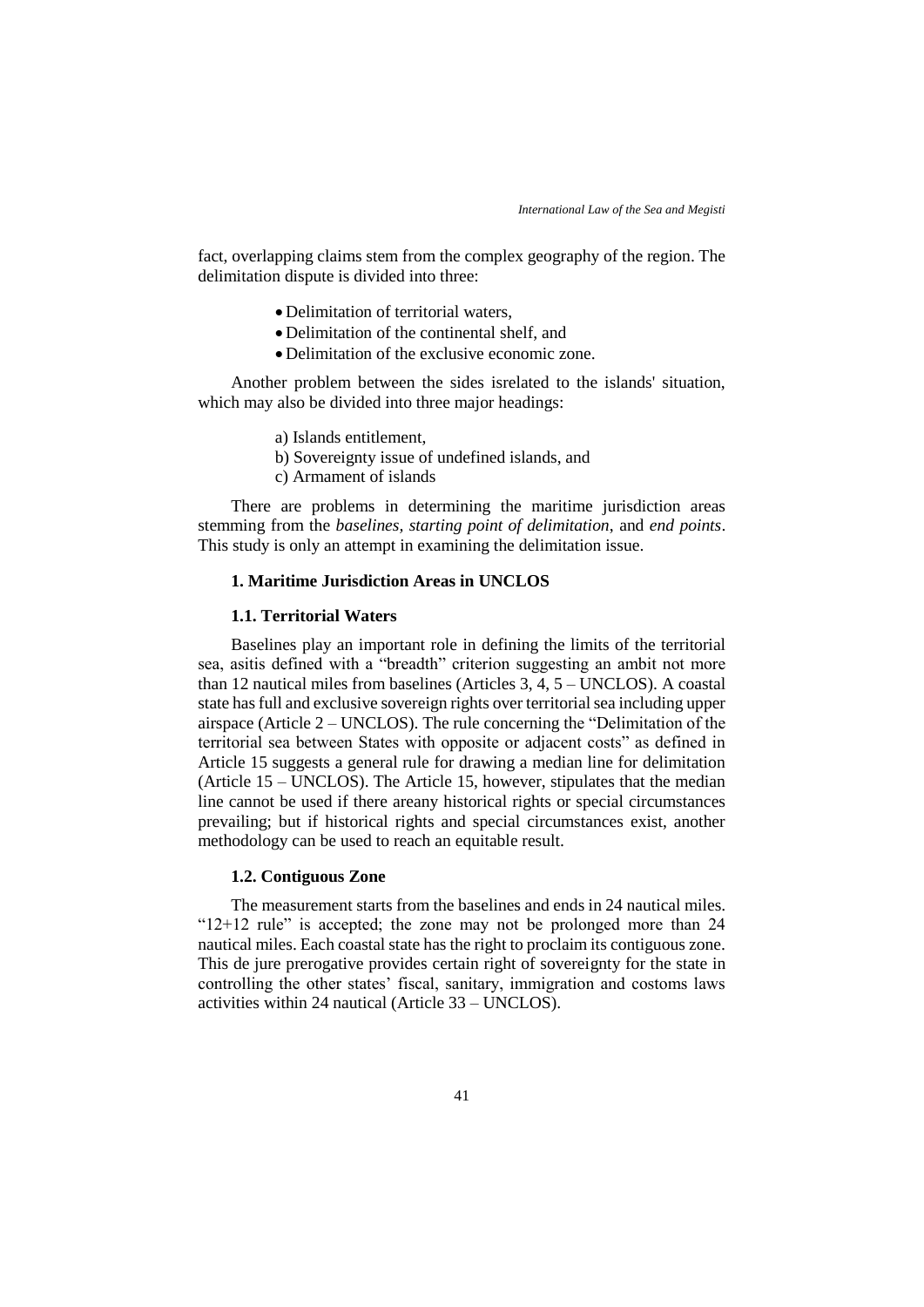### **1.3. Continental Shelf**

Each coastal state in the matter of continental shelf "that constitutes a natural prolongation of its land territory into and under the sea exist ipso fucto (by itself), and ab initio (from the beginning), by virtue of its sovereignty over the land, and as an extension of it in an exercise of sovereign rights for the purpose of exploring the seabe ' and exploiting its natural resources" (North Sea Continental Shelf Cases, 19, International Court of Justice, 1969).

It starts from baseline and ends in 200 nautical miles (nm). If geography is suitable, it may be extended up to 350 nm. The Continental shelf comprises subsoil and seabed of the submarine zones. Legal regime thus established allows sedentary fishing (Articles 76-85 – UNCLOS).

## **1.4. Exclusive Economic Zone**

The coastal state exercises sovereign jurisdictions overthe superjacent waters, seabed and subsoil, managing and conserving rights over the natural resources and rights for the purposes of exploration and exploiting can be used from the baselines and not extend more than 200 nautical miles (Articles 55- 78 – UNCLOS).

## **1.5. Maritime Delimitation**

The baselines may include either of the low-water (geodesic) line along the island coasts or mainland or straight baselines including the river mouths, gulfs or bays with closing lines or external ports or delta baselines are decisive in determining the maritime jurisdiction areas, as suggested in "The Territorial Sea (Baselines) Order 2014" issued by the UK. Turkey and Greece have not declared their official baselines at the UN.

### **2. Special Case: Megisti**

Turkey and mainland Greece are two countries situated opposite/adjacent to each other in the Aegean Sea. The detached Megisti Island, the focus of dispute, lies in the northwestern part of the historical Mediterranean Sea. This tiny island situated in the Eastern Mediterranean covers an area of 12 square kilometres, and has a population of only 500 (Bekdil, 2020:1-4), and is the closest Greek island bordering Turkey. Greece is situated to the opposite/adjacent coasts of Turkey in the Aegean Sea.

The dispute is the controversial maritime delimitation zone between the island of Megisti and Turkey. In fact, the present disputes between the Parties are set within a historical context dating back to the Ottoman Period. Ottoman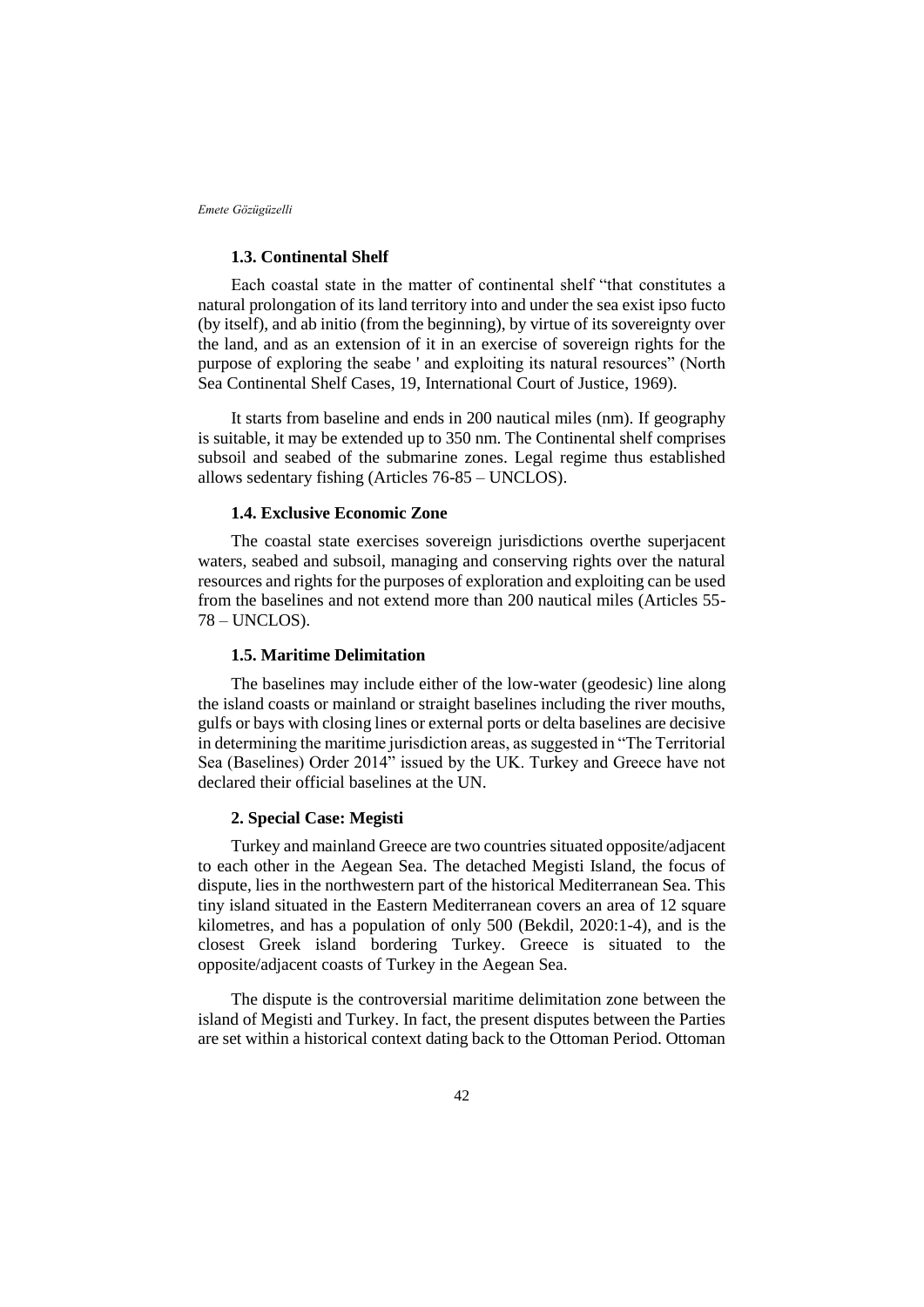State ruled the island from 1512 to 1912 when Italy occupied the island and later in assigned to Greece with the Paris Peace Treaties of 1947.

In fact, recent events proved once more that Turkey and Greece need rapprochement on maritime boundary delimitation zones despite their policies. Neither side could agree on the demands hitherto put forward for this area. Turkey submitted its Note Verbal to the UNSG in 2004 (Law of the Sea Bulletin, No. 54) and details of geographical coordinates of its continental shelf in the Mediterranean, which is published at the Law of Sea Bulletin (March 18, 2020 letter by the Permanent Representative of Turkey to UNSG). However, marine coordinates for Greek claims in the Mediterranean have not yet been established, published or declared at the UN. The Turkish Foreign Ministry said "Turkey has *ab inito* and *ipso facto* arguments on the Megisti Island, but Greece has no rational argument on the effects of Megisti island, situated at a distance of two kilometers off the Turkish mainland, and 580 kilometres from mainland Greece to create a continental shelf of 40,000 sqm." (Theodolou, 2020).

Greece asserts, "[its] claims are based on the law of the sea whose provisions concern the delimitation of the continental shelf, including the territorial waters, and the exclusive economic zone. Greece ratified the Convention thatentered into force 21 July 1995; but Turkey, although joined and gave support to the LOSC codification conferences since the League of Nations neither signed nor ratified the Convention.

Georgios Chrysochou and Petros Siousiouras (2013) assert that Turkey and Greece have maritime dispute regarding the continental shelf and on the exclusive economic zone since the 1970s in theAgean region (p. 115). Greece claimed that the islands are to be entitled to the exclusive jurisdiction of their continental shelf and should be defined on the basis of the median line in terms of Hydrocarbon Law 2289/1995 but Turkey asserts that the Greek claims are groundless as they were situated in the Turkish maritime jurisdiction (Chatzichristofi, 2017). Turkey points out that median line alone is not possible for application, owing to relevant/special circumstances. Ioannis N. Grigoriadis and Lennart T. Belke stated that "the recent agreements Greece made with Egypt and Italy have shown that the states in the Mediterranean Region are willing to respect international law, especially the UNCLOS, on the limitation of maritime borders" (2020:1-8). G.A. Sgouros (2010:382) claims that the limits of Greece's EEZ in Aegean Sea from the Strait of Çanakkale to Megisti is based on Voronoi method. Konstantina A. Kapsi argues that strategic importance of Megisti Island is a cluster for extending Greek EEZ, but Turkey refused the right of Greece EEZ over the Megisti as it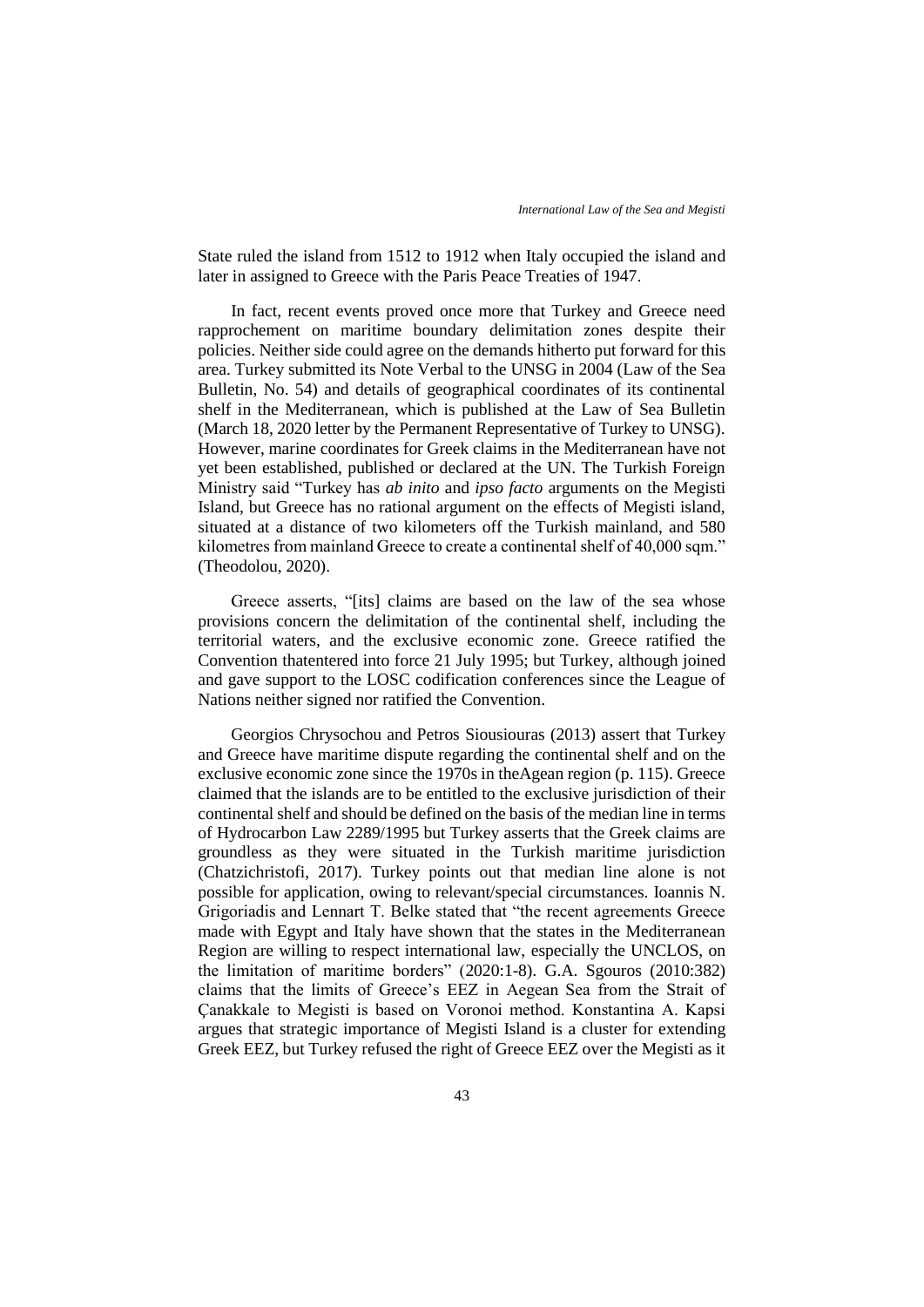violated the principle of equity (2019:189). Constantinos Yiallourides (2020) claims that the island of Megisti and small parts of the coast of Rhodes have not been included in the "Greece-Egypt delimitation agreement" to avoid confrontation with Turkey. Whereas "states friendly to Turkey, such as Qatar, Azerbaijan, Pakistan, recognize Megisti as under the Turkish area of sovereignty (Dulgarian, 2020) which renegotiates the principles of Lausanne Treaty. It remains as an option for Turkish Grand strategists in achieving mutual understanding of the problems, goodwill, and demise of unchallenged crises between both countries.

Greece wants to apply directly to ICJ, whereas, Turkey states that the disputes on maritime jurisdiction and delimitation should first be taken in hand mutually, without prejudices, by the two countries with an aim to negotiate and reach an agreement before resorting to a tribunal. Greece claims that is lands have the right of exercising their sovereign rights over the territorial sea and the other jurisdictions mentioned in UNCLOS (Stanicek: 6). However, Greece has not submitted its geographical coordinates to the United Nations Secretary-General for publicity. Turkey stresses that Megisti and other Greek islands do not have the right to have a continental shelf and EEZ (*Agean Issue*, Turkish Foreing Affairs). Merve Sebnem Oruç (2020) propounds that Greece's claims over territorial waters extending from Crete to Rhodes and Megisti, close off theTurkish coastline, are not congruent with the stipulated maritime jurisdiction rights as it covers an area 4,000 times larger than its own landmass. Moreover, the concept of *land dominates the sea* underlines the territorial aspects, as asserted in Serpent's Island case in 2009, where the International Court of Justice maintained that an equitable solution should be adopted instead of equidistance rule of delimitation.

Infact, there is no consensus over the subject of the maritime delimitation between the parties. The subject-matter of the dispute concerns the delimitation of the maritime boundary on the territorial waters between Turkey and Megisti Island in the Eastern Mediterranean with respect to the particular coastal length and direction. This article evaluates the demands Greece raised and Turkey's line of argument on maritime delimitation over the Megisti Island.

## **3. Territorial Sea, Continental Shelf, and Exclusive Economic Zones**

Territorial sea is an exclusive zone under the sovereignty of any coastal state as defined by the UNCLOS Article 15. Historical rights and special circumstances related to geomorphological and geological features prevent the usage of the median line alone. In this context, the questions to be asked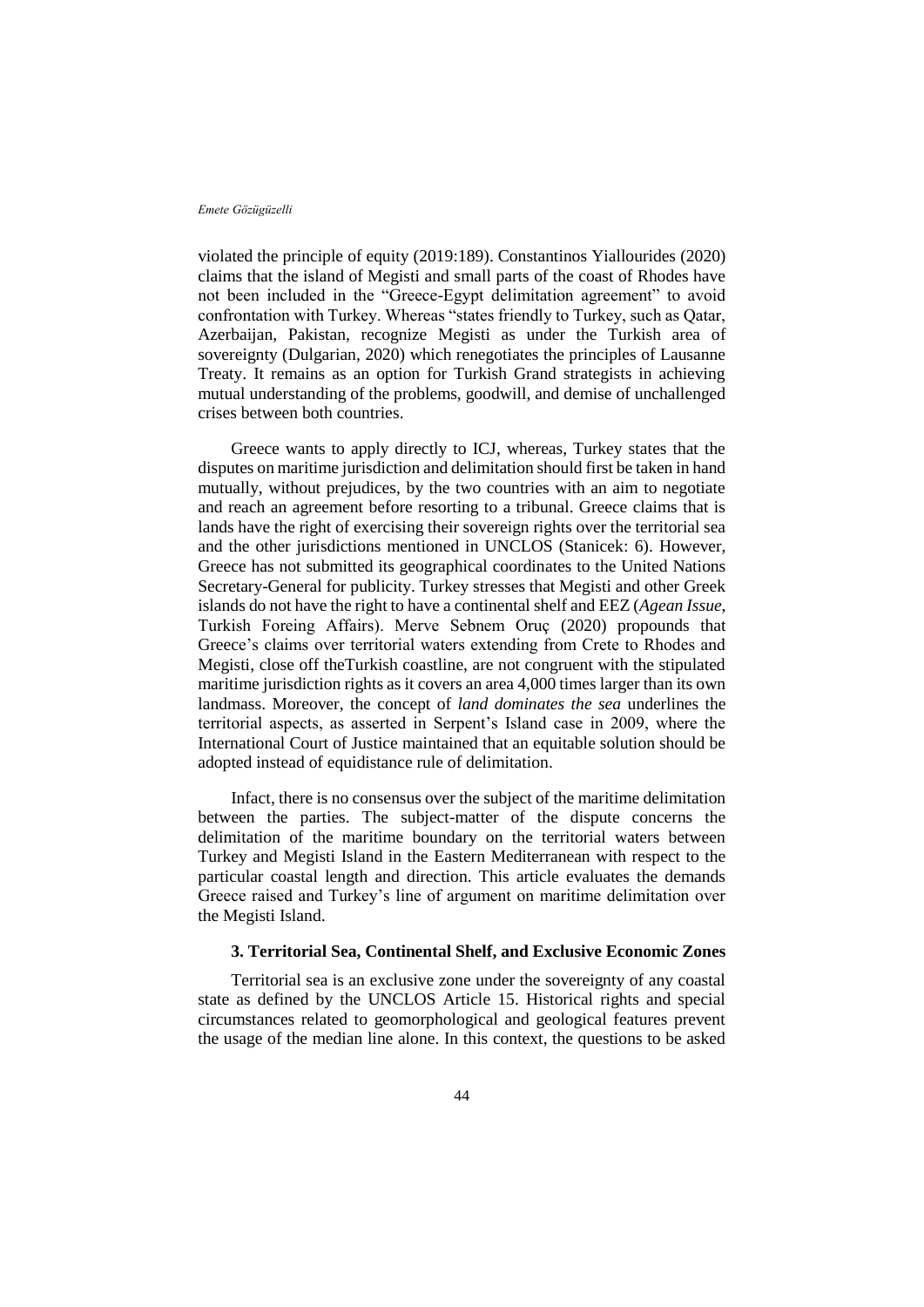should be "Is there any agreement addressing to the delimitation of territorial sea, either by signing or tacit agreement?" "Are there any published official coordinates of baselines for Megisti or Anatolian coasts in the United Nations?" The answer is clear. There is no publication relating to the drawing of abaseline, althoughit is the primary condition in determining the territorial waters and other maritime jurisdiction areas. Distance criteria have been used in deciding for the baselines and exclusive economic zones.

The last status of Megisti was established by the Lausanne Treaty Article 15 (*Treaty of Peace 1919-1923*, Vol. II, 1924). Turkey and Italy tried to negotiate in the many rounds of talks held; however, at the end they agreed to go the court. Both sides agreed on a Special Agreement, related to the delimitation of the territorial waters, to be submitted to the Permanent Court of International Justice (PCIJ). The case at PCIJ came to be known as "Delimitation of theTerritorial Waters between the Island of Casetellorizo and the Coast of Anatolia" (PCIJ, 1933:1-7). It should be mentioned that PCIJ application was only related to the territorial waters between the coasts of Anatolia and Megisti Island.

As a result, no agreement on Megisti's maritime borders with Turkey and Greece has been reached up to date. Moreover, the sovereign statu of the Ro and Strongyli islands do not belong to Greece as it was neither defined in the Treaty of Lausanne or in the Peace Treaty signed with Italy in 1947.

It could be an inference as long as the coastline facing the Anatolian coasts. The parties have agreed on the status of the island of Megistias it was stipulated in the Lausanne Treaty of 1923, but not on the delimitation of territorial waters. There is no comprehensive agreement over the territorial waters between both parties, other than the direction of coasts discussed for delimitation. Megisti Island is only 2 km away from Turkey, lying in the Turkish territorial waters. Greece alleges "Greek islands have rights to an Exclusive Economic Zone (EEZ) and continental shelf" (US State Department 2020). Turkey states that claim is not applicable as it cuts off the Turkish coasts to high seas.

For Turkey, case laws and international customary laws provide that maritime boundaries can onlybe delimited by an agreement to be reached by the parties for an equitable result. Good faith and political will are necessary to resolve the dispute asthe nature of the rules of law of sea demands.

Greece's claims on median line by maritime delimitation with Turkey displaying geographical coordinates have never been submittedto the UN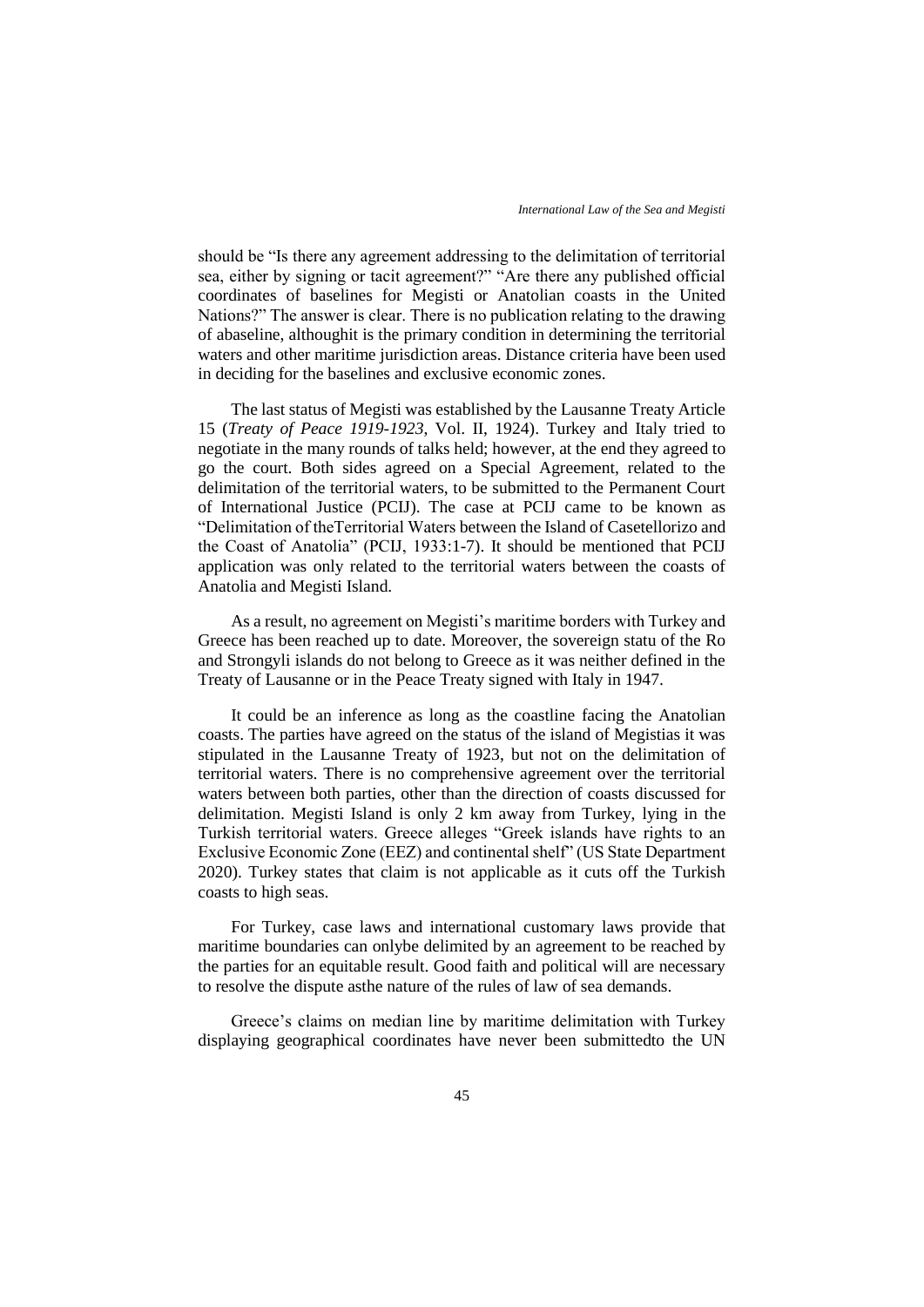officially. That is the only political excessive maritime claim. As result, Greece's national legislation, unilateral in character, prevents Megisti issue from reaching an equitable result. Legislation adduced by Greece does not give a clear enough indication of anequitable result.

Turkey and Greece have not reached an agreement of any sort concerning the territoriality of the sea. Turkey's and Greece's domestic legal rules regulate the vision of the parties on the maritime demands. Greek Law 230/1936 predicts that the territorial sea width shall be 6 nm from the coast but Turkey's Law 476/1964 does not state the breadth of Turkish territorial rights in the Agean, as the Turkish baselines will determine the future of the territorial waters. For Greek analysts, "the extension of its territorial waters to 12 nautical miles will disproportionately shift the balance of interest in the Aegean in favor of Greece with its 4,000 islands" (Granitsas and Bouras, 2013). Additionally, Greek claims on median line for maritime delimitation with Turkey have never been put forward by any agreement nor published officially with geographical coordinates by the UN. Whereas articles 74(1) and 83(1) clearly state thateach agreement shall be based on anagreement provingan equitable result.

# **4. The Geography**

It is wrong to define the geographical positionsof Rhodes, Kerpe, Çoban, Meis, and Crete with the term "Aegean". These islands are located in the Mediterranean. The view suggesting Greece and Turkey are geographically parts of the same continent is wrong and unfounded. On this basis, the maritime delimitation of these two countries, situated on two different continents, can only be takeninto consideration in accordance with the varying characteristics of two different geographies, and hence, it will become evident that it is not possible to project asea area to the islands claimed by Greece, as "the Mediterranean is a closed sea. Mediterranean air is not a homogeneous region; 22 states bordering the Mediterranean belong to European, Asian, and African [continents]" (Kliot, 1989).

Evena simple evaluation of the thesis, put forward by Greece in defining the islands in the Aegean, proves its baselessness. The Greek aim is to bring the Seville map, prepared by Juan L.S. de Vivero and Juan C.R. Mateos from Seville University in the early 2000s, to existence, which clearly serves its interests by showing the islands as connected to Greek mainland. In fact, the first form of the map, which is known as Seville Map, was prepared by the Geology Unit of America in 1969 and published in 1972 (Gözügüzelli, 2020).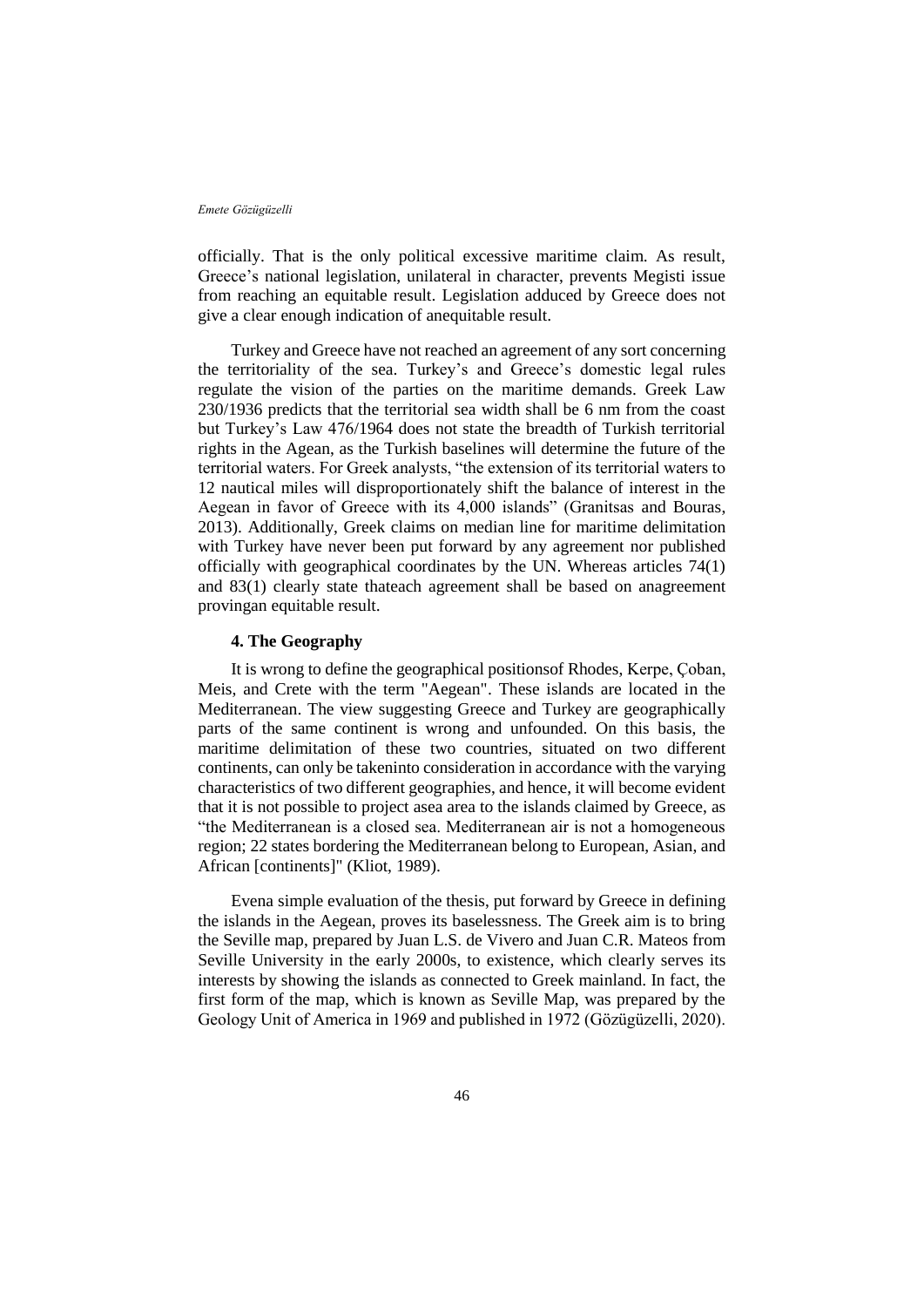

**Figure 1. An Alleged Map by US Department State on the Exclusive Economic Zones in the Mediterranean Basin.**

 *Source: US Department of State (1972); Blake (1981).*

Greek claims for Megisti, siuated in the Turkish territorial sea in the Eastern Mediterranean are highly disputable. There are disputed claims by Greece for Megisti situated in Turkey's territorial sea in the Eastern Mediterranean.Turkey and Greece are two opposite states in terms of their mainlands, and owing to the positions of the small Greek islands, they are both opposite and adjacent states, bordering mainly with Agean, and yet they are also riparian states.

Turkish argument over the limited maritime zones for Megisti is based on Turkey's geographical superiority with its coastal length as mainland in the Eastern Mediterranean. Turkish territorial waters are the exclusive sovereign maritime zones of the country. The maritime jurisdiction areas are only measured in terms of baseline. The baseline is considered to be the starting point for measurement of the maritime zones for territorial waters, contiguous zone, continental shelf, and forexclusive economic zone.

The Law 230, issued on 17 September 1936, defines Greek baseline as coastline (normal baselines).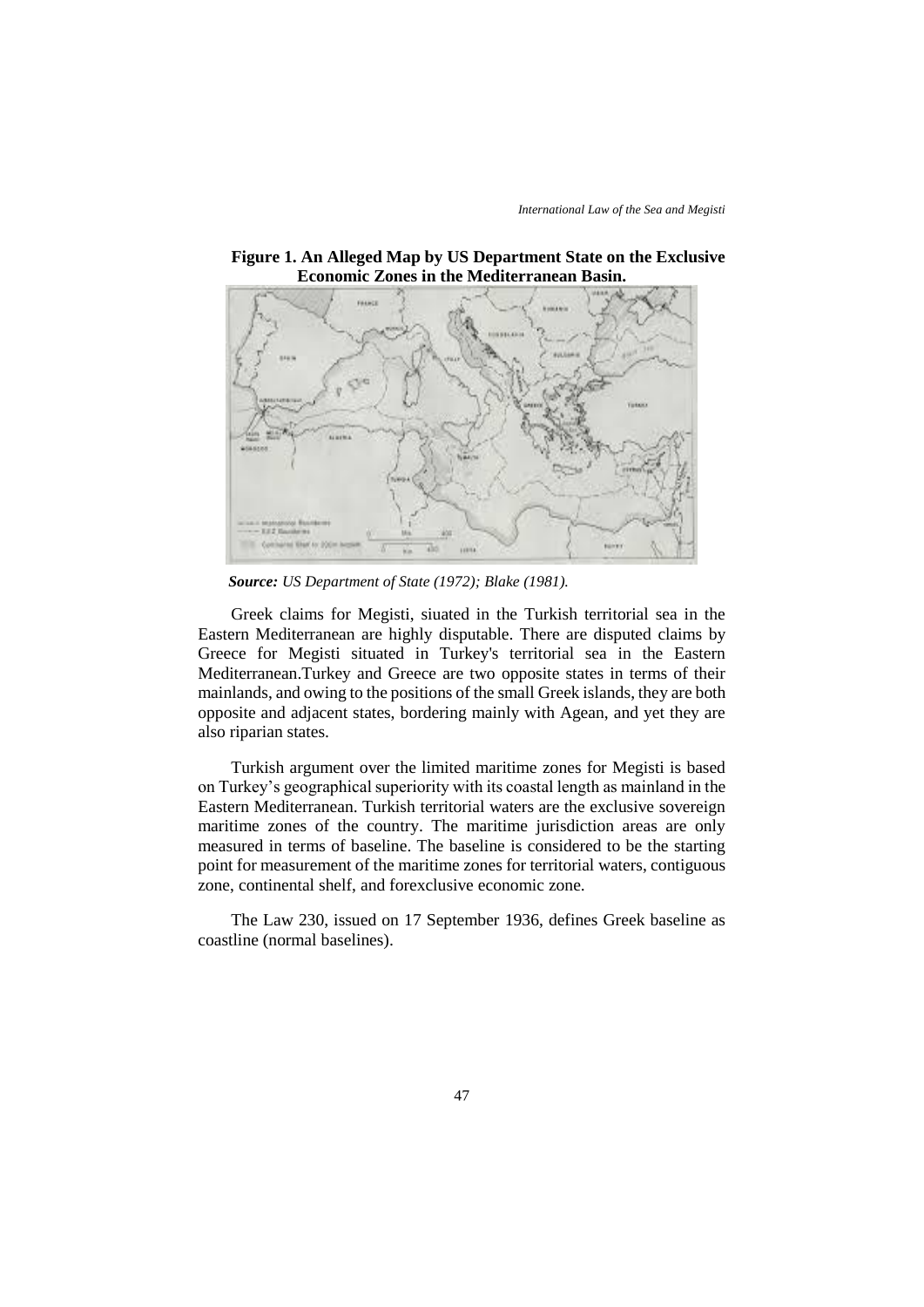

 *Source: (EMODnet, 2018). Hellenic Navy Hydrographic Service (HNHS) Law defining the Greece baseline Law 230 issued on17 September 1936. The baseline is defined as the coastline*

Turkey has not still published its baselines with official coordinates including latitude and longitude with base points. In 1964 Law of Turkey, Turkish coasts were published in the Law of the Sea Bulletin titled "Baselines: National Legislation with Illustrative Maps" (United Nations, 1989: 313-314). The baseline follows the general direction of the coast and close dependence of the territorial sea on the land domain (ICJ, 1951:133). Baselines demonstrate the outer limits of the internal waters which Turkish coasts are, in essence, deeply intended with a few islands around the Anatolian coasts of the Megisti. The straight baseline prescribed first time by Law 476 issued on 15 May 1964, and a scale copy of the Turkish chart is reprinted in Limits in the Seas of 36 (1981), but could not have been used due to objections raised by the USA (Limits in the Sea, No.32). Whereas Turkey stated that the implementation of the system of straight baselines and/or the exercise of the right of historic bays by Turkey will be implemented in the context of international law. (A/74/550 Letter to UN by Turkey dated 15 Nov 2019). As it is seen that making reference in UNGS with an official letter to the first time on straight lines and historical bays after 1964 is an important step by Turkey. On the other side, Greek Law 230 of 17 September 1936 states "failing specific rules it can be affirmed that the principle of the low water line." In fact, most of the countries in the Mediterranean preferred to use the system of straight baseline.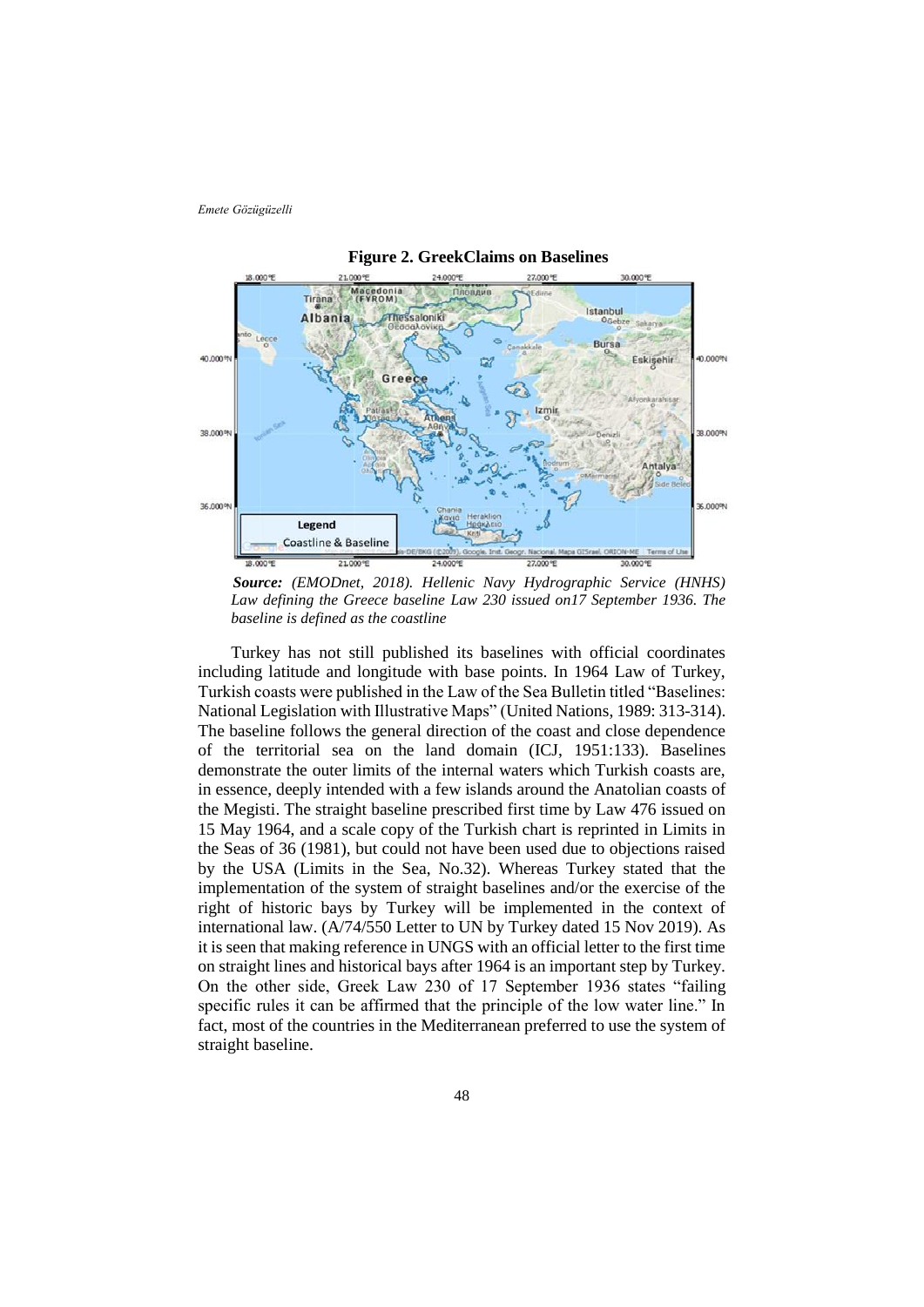However, with the signing of the UN Convention on the Law of Sea in 1982, the problems of delimitation of maritime zones in the world became more apparent. Agreement through dialogue between the partieswas given a priority in solving the problems related to marine environment. The goodwill principle is very important for cooperation and mutual respect for rights and responsibilities. Rights should not be misused. Law protects rights. Turkey, since the beginning of the process, argued for the importance of astable policy for dialogue, and never gave up its determinants whichwould otherwise lead to *fait accompli*. Turkey knows that equity is not inequity. Equity is not equal sharing in maritime delimitation.

As a result, "no maritime delimitation between States with opposite or adjacent coasts may be effected unilaterally by one of those states" (Worldcourts, 1984, prg. 112). It should be mentioned that the islands have always been at the core of maritime delimitation disputes, no matter in what typology they fall into:

- a) Island states,
- b) Detached islands –located far from the mother state and constitute the sole unit of entitlement,
- c) Islands from the wrong side which are straddling the equidistance line or lie beyond that line,
- d) Offshore islands (Tanaka, 2006:185).

In this respect, Megisti is a small island coveringabout twelve square kilometers. Turkey is a mainland, having a 2200 km coastal length and the total population is 80 million. Greece's claim to 200 nautical miles for Megisti is unacceptable for Turkey. Greece is too far from international law. No demands of Greece are based on international law; the claims are only related to their domestic law. Because, the legislation of Greece envisages only the median line in any maritime delimitation without relevant circumstances (Law no. 2289/1995, and Law no. 4001/2011).

In the context of the Megisti, Greek and Turkish coasts are much longer than that of Megisti and that Turkishcoastlinehas aconcave feature in the Eastern Mediterranean. In any event, the status of Megistiisland was of no consequence. It should be stated that some of the islands else where in the world were disregarded in the delimitation process because they were too small and detached from the mainland:

a) Tunisia vs. Libya Case, Djerbaisland receive no effect.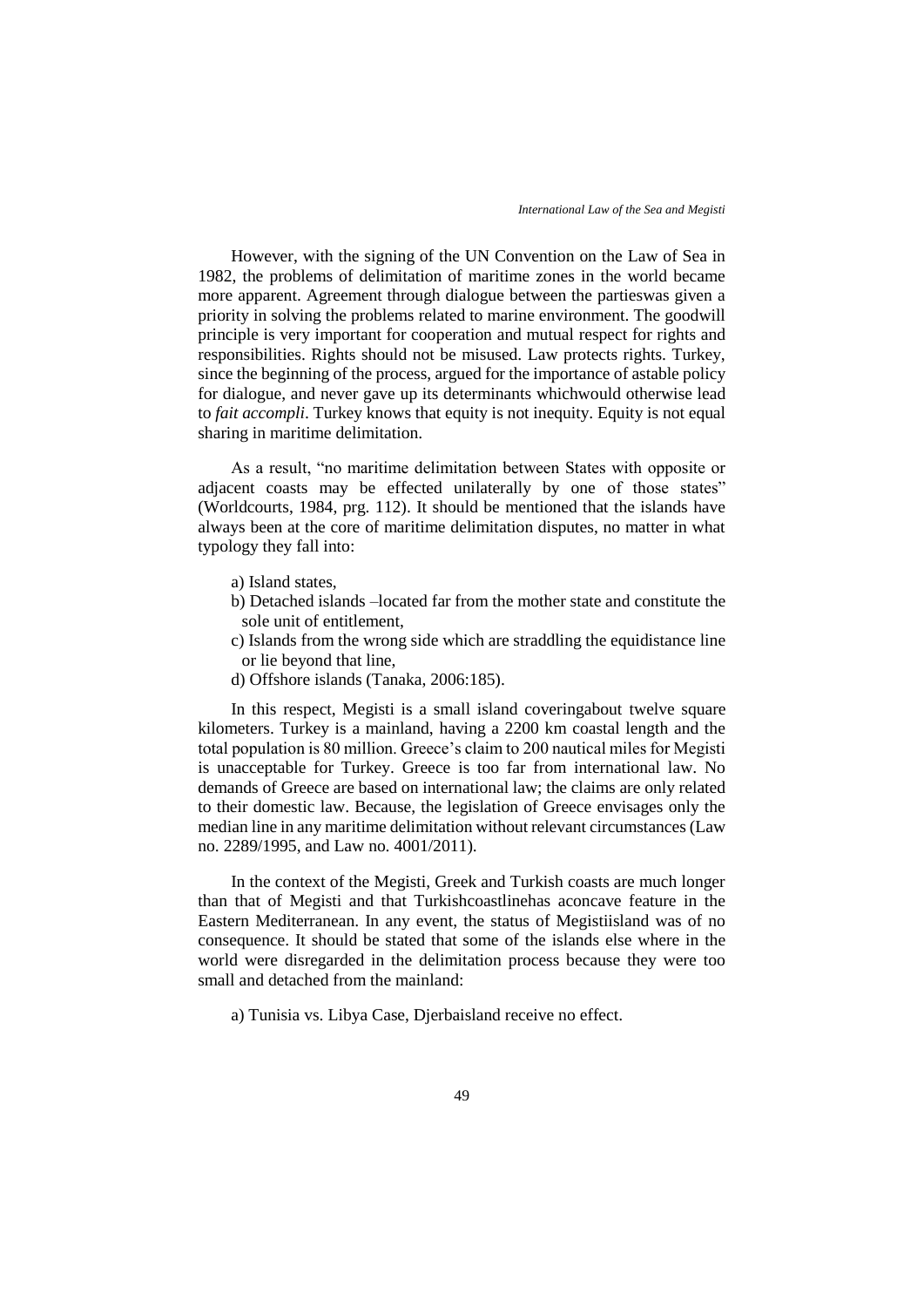- b) Guniea and Guniea-Bissau, Coastal Islands, Bijagos Islands, and Southern Islands received no effect
- c) St. Pierre and Miquelon, Eastern Part receives no effect
- d) Eritrea and Yemen, al-Tayr and al Zubayr receive no effect
- e) Qatar and Bahrain, Qit'atJardah and Fasht al Jarim islands receive no effect

"No effect" means not taken into consideration in any delimitation processes.

The land dominates the sea is the principle derived from the notion ofla terredomine la mer which means that "projection of coasts or the coastal fronts" (ICJ, 2009, prg. 77). Maritime areas can be generated only from land territory which prescribed by many international courts (ICJ, 2012, prg. 140; ITLOS, No.16, prg.185). Turkey emphasized as always, the principle that the land dominates the sea. The principle of land dominates sea was first time desrcibed in 1969 (ICJ, 1969, prg. 96). In fact, islands have nevergenerated full maritime zones. From this stance, Megisticannot generate a full effect or half effect, let alone absolute cut off effect of the projection of Turkey's coastal front does not create sufficient criteria for taking account only "Megisti's demands, 40.000 sqm" (Mehmet, 2020). Despite the Qatar/Bahrain case, the International Court of Justice expressly stated that 'islands, regardless of their size, in this respect enjoy the same status, and therefore generate the same maritime rights, like that of other land territories' the fact is clear, and geography defines the status of effect. No country has a right to reshapethe geography. It should be noted that Megisti is situated at an average distance of 580 nm off the mainland Greece. Obviously Megisti is far away from the mainland, and thus renders the delimitation difficult which should be affected between coasts of Anatolia and Megisti which was also prescribed in 1933 by the International Court of Justice as the sole unit of entitlement without any continental shelf.

### **5. Claimed Maps**

Turkey submittedits geographical coordinates to the United Nations Secretary General on 18 March 2020 but noted its *ab initio* and *ipso facto rights* since 2 March 2004 Note (Law of the Sea Bulletin, No. 54). Greece does not have any publicity in the UN for its claimed maritime borders, only Seville University prepared a map for Greece. In fact, a similar claim on exclusive economic zone was first published by American Geography Centre in 1971. The lines thereby drawn are the *de facto* linesof maritime zones as they are not based on official maritime delimitation agreement, therefore are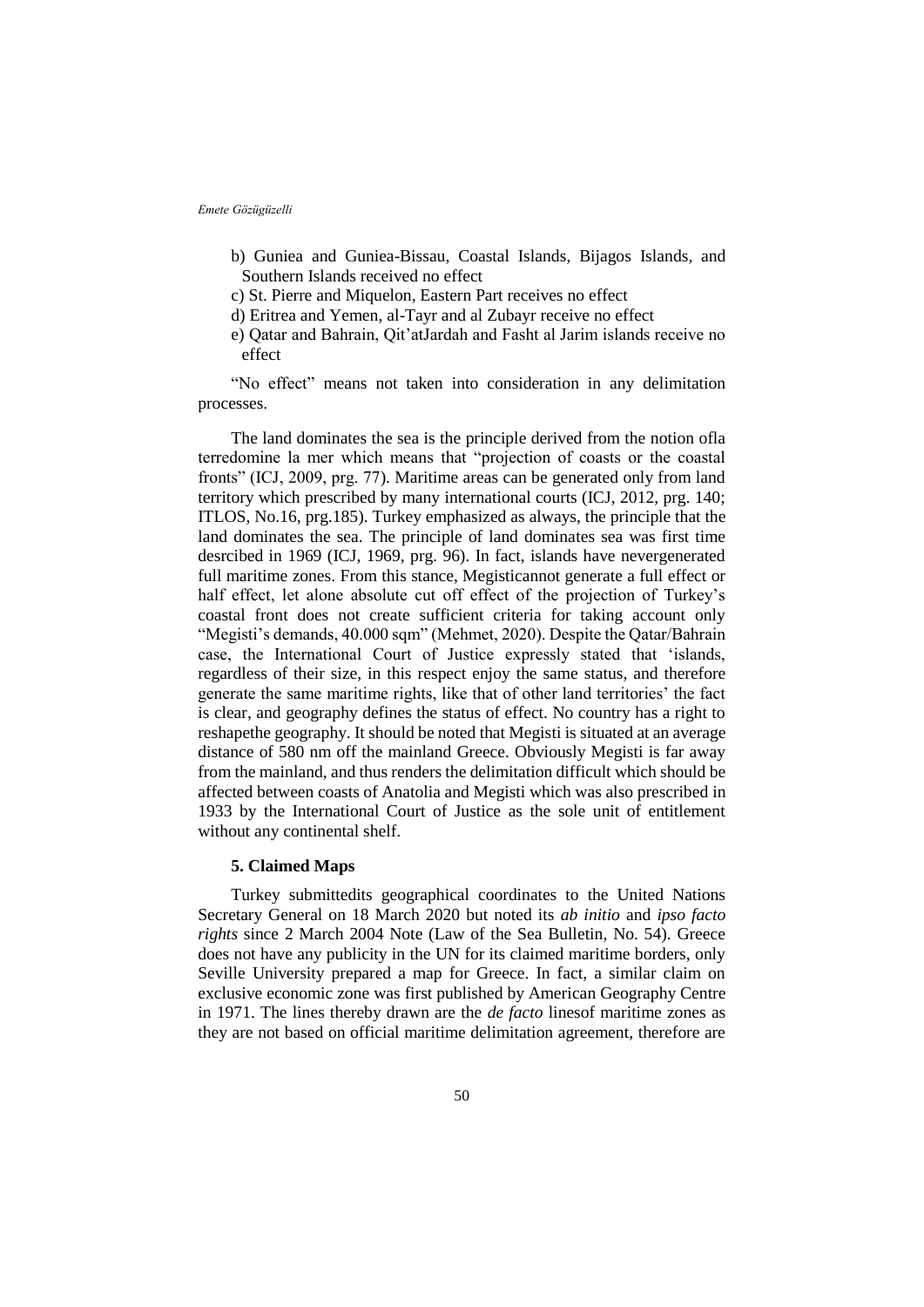not binding. Maritime limits only have a unilateral character, only consist of claimed zones, but delimitation has the universal effect as it is realized with another party upon an agreement reached within the context of international law for an equitable result.



**Figure 3. Greek Excessive Claims on EEZ as reflected in the Seville Map**

*Note: The Seville map displaying theso-called Turkish EEZ inred, and the socalled Greek EEZ in blue*.

The detached status of the islands cannot be considered as an influence on the delimitation process, if the island in question is in another country's territorial waters (Tanaka, 2006).

Greece claimed maritime zones in the Eastern Mediterranean, targeting "closed off" forTurkish mainland to high seas. The application/interpretation of the UNCLOS for the island's rights is in a conflict between Turkey and Greece. There are three basic propositionsto be taken into account when interpreting a treaty: ordinary meaning given to the terms of the treaty, the context of the treaty, and the latter's object and purpose (Churchill and Ulfstein, 2006:567). The Greek government's argument ignores the second and third of those principles.

Greek claims pose a considerable controversy over the legal nature of the maritime zones of Megisti. In the Greek view, various maximalist maps are presented and the locations of the exclusive economic zones are simply shown.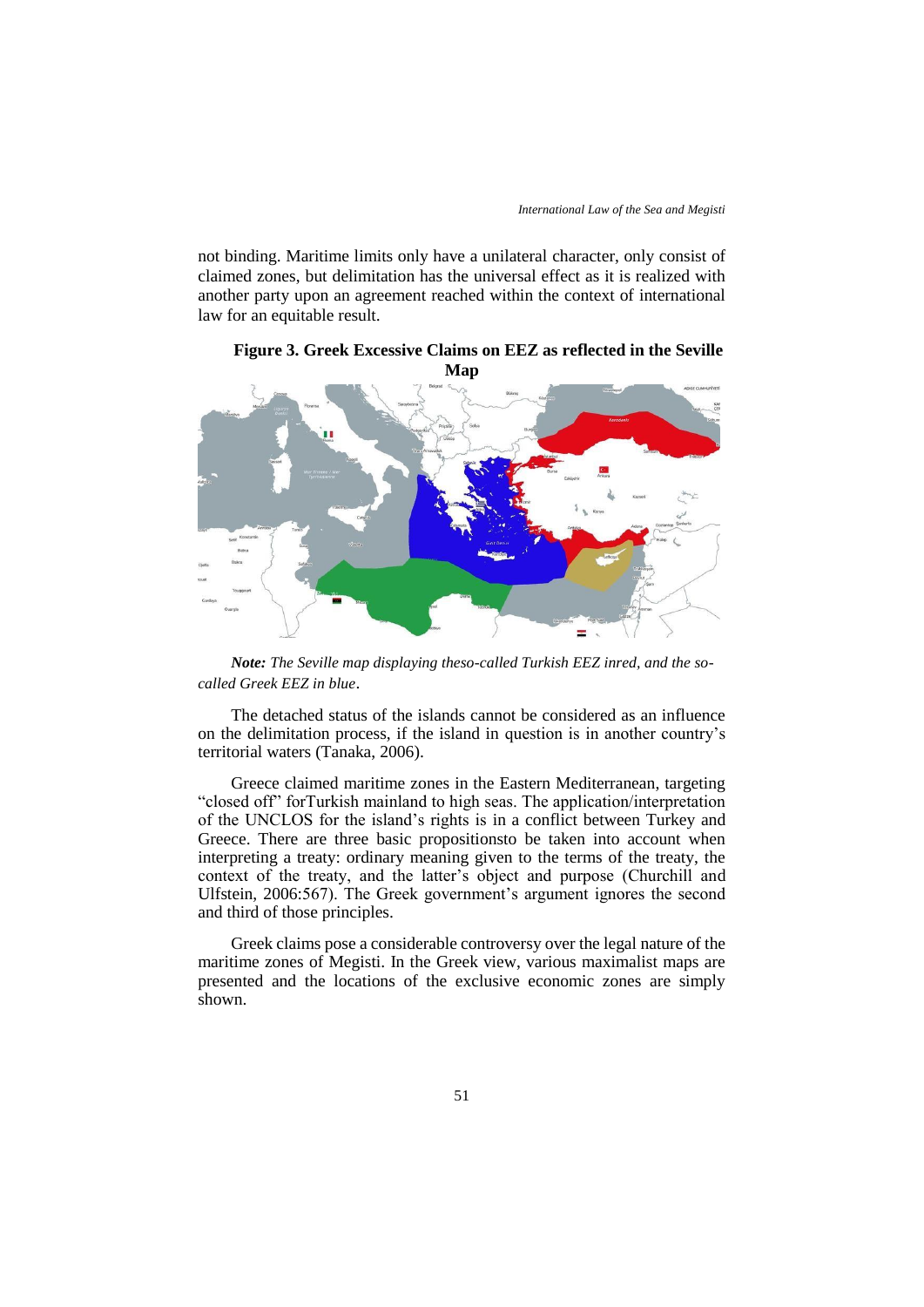## **Conclusion**

Megisti is not a mainland, it covers an area of almost  $12 \text{ km}^2$ , Turkey is an important mainland (with its 80 million inhabitants) having the longest coastline on the Mediterranean. Megisti is an island which represents approximately  $1,5x10^3$  [0,0015] % of the Turkish mainland, constitutes an important limitation on the process. The effect of the discontinuation of the sea access is not anequitable result for Turkey's landmass. For that reason, Megisti does not constitute a relevant circumstance for maritime delimitation with Greece.

According to the international law, the delimitation of the maritime areas is to be decided objectively on geographical configuration of the coasts. The maritime restriction is not a way of dispensing the justice. For this proposition, it relies on the principle of "*sic utere jure tuoalienum non laedas*." It means that the principle of "use your property in such a way that you do not injure other peoples'" (Legal Dictionary, n.d.) still requires a respectful policy.

Greece has long deviated from these principles.

*"The land dominates the sea"* has been takenas an important factor for the islands (Papanicolopulu, 2018:41); here, domination of territorial status of Turkey is a regime of "the coast over the legal status." Geographical facts are primary condition "for since the land is the legal source of power which state may exercise over territorial extensions to seaward" (ICJ, 1969, prg. 96), which is based on the Roman doctrine **"***la terre domine la mer"* [land dominates the sea] and not vice versa. This is the right to excercises jurisdiction and sovereignty over its territorial sea and other maritime jurisdictions. Although the legal doctrine of **"***ex injuria jus non oritur***"** [right does not arise from injustice] comes front over the Greek evaluation of excessive demands for Megisti, Greece insists on making a wrong and tries to create illegal occupation to support its claims. Even, Ioannis Corantis who was an ambassador to Ankara stated, "Greece should have limited rights on itsmaritime zones" (Bekdil, 2020:4).

In sum, the Turkish State rejects the Megisti's full effect for delimitation. Megisti should also have limited territorial waters. Turkey puts its reactions forward in a political manner in every field, within the notion of "la terre domine la mer" principle held in high esteem in international law. This rule provides superiority to longest coasts. As result, the legal doctrine of "*ex injuria jus non oritur*" prevents illegal occupation or demands over the territorial waters or extended maritime jurisdictions just across the Turkish mainland. As a result, it should be pointed out that Turkey did, does, and will not allow any *fait accompli* over its maritime jurisdictions.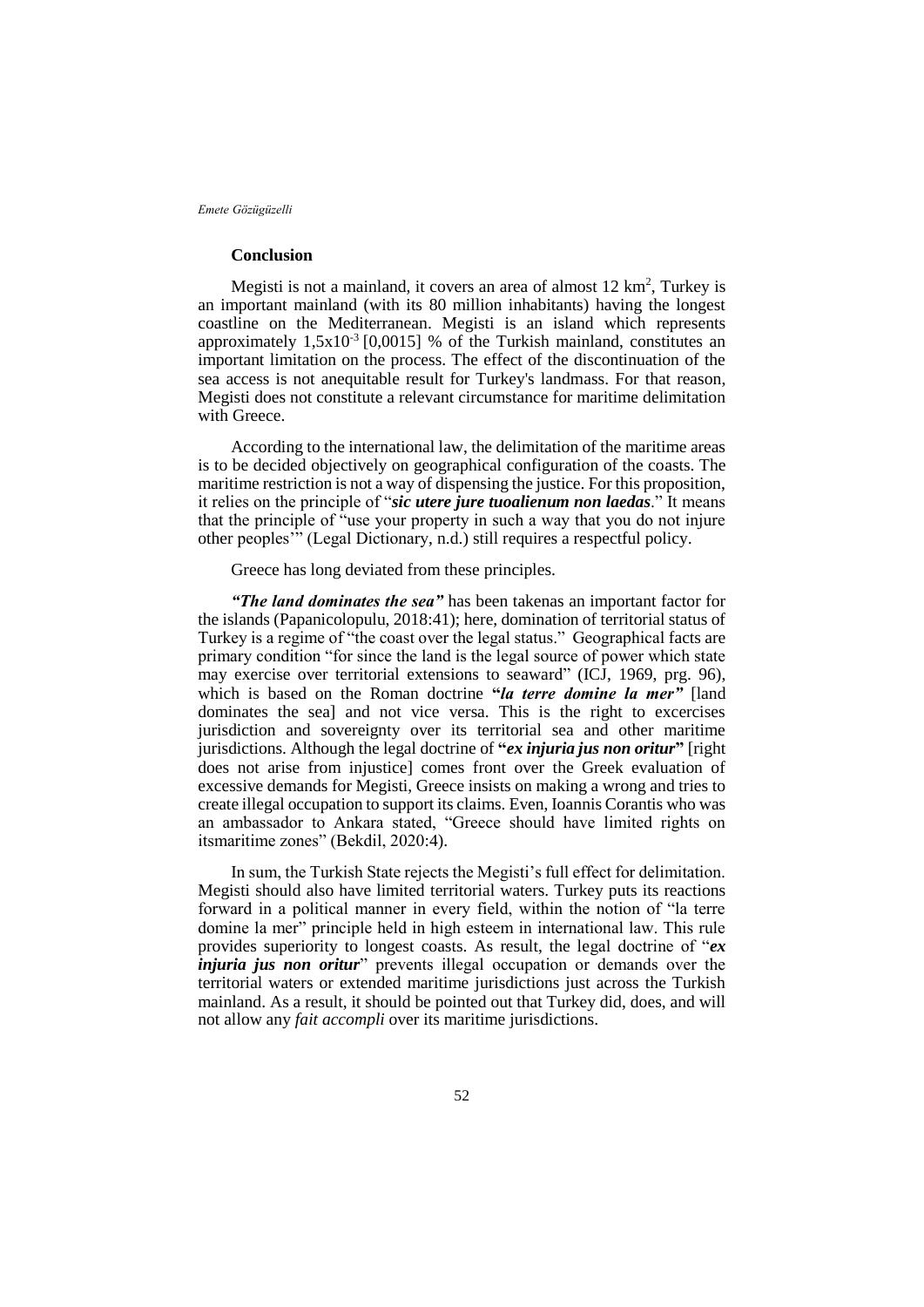### **References**

- Aasen, P. J. (2010). The Law of Maritime Delimitation and the Russian-Norwegian Maritime Boundary Dispute, *FritjofNansensInstitue (FNI)*, Norway. Retrieved December 2, 2016, from https://www.files.ethz.ch/isn/112944/FNI-R0110.pdf
- Ankara University Law Faculty Notes. "Disarmament Issue" between Turkey and Greece.
- Beazley, P. B. (1994). *Technical Aspects of Maritime Boundary Delimitation*. Durham University. Retrieved March 2, 2020, from https://www.dur.ac.uk/ibru/publications/view/?id=225
- Bekdil, B. (2020). Megisti: Tiny Island, Colossal Dispute. *BESA Centre Perspectives Pap*er, No.1,479, March 11, pp.1-4.
- Blake, G. H. (1981). Offshore jurisdiction in the Mediterranean. *Ekistics*, Vol. 48, No 290; 339-344, Planning for the Mediterrenean p. 343.
- Chatzichristofi, S. (2017, October, 9). New international hydrocarbons offshore tenders launched for Crete and Ionian Sea. Retrieved September 1, 2020, from https://www.internationallawoffice.com/Newsletters/Energy-Natural-Resources/Greece/Rokas-Law-Firm/New-international-hydrocarbonsoffshore-tenders-launched-for-Crete-and-Ionian-Sea
- Chrysochou G., and Siousiouras P (2013). Maritime Delimitations in the Context of Recent Jurisprudence and the Greek-Turkish Issues. The A38, *Journal of International Law*,2(2).
- Churchill R., and Ulfstein G. (2006). The Disputed Maritime Zones around Svalbard. Power Point presentation, *Virginia University*, pp.551-593,
- Dulgarian, J. (2020). Megisti is the Key to Turkish & Greek Ambitions in the Eastern Mediterranean. *Global Security Review*, July 29.
- EMODnet (2018, December 14). Phase III, National coastlines and baselines data set collection for European countries. Reports, Contract Number – EASME/EMFF/2015/1.3.1.7/SI2.742125, pp.1-32.
- Gözügüzelli, E. (2020). Hidrokarbon Faaliyetlerinin Uluslararası Hukuktaki Yeri ve Güney Kıbrıs. *Turkish Studies*, 15(6), 2939-2956 DOI: http://dx.doi.org/10.47356/TurkishStudies.45746
- Granitsas, A.and Bouras, S. (2013, March 7). Greek Maritime Claims Rock Boat with Turkey. Retrieved February 1, 2021, from https://www.wsj.com/articles/SB10001424127887323978104578332352776 971978.
- Greece maritime boundary and agreements, retrieved March 3, 2020, from: https://www.un.org/Depts/los/LEGISLATIONANDTREATIES/STATEFILE S/GRC.htm
- Grigoriadis, I.N. and Belke L. T. (2020). UNCLOS and the Delimitation of Maritime Zones in the Eastern Mediterranean. *Hellenic Foundation for European &Foreign Policy* (ELIAMEP). Policy Brief 131/2020, pp.1-8.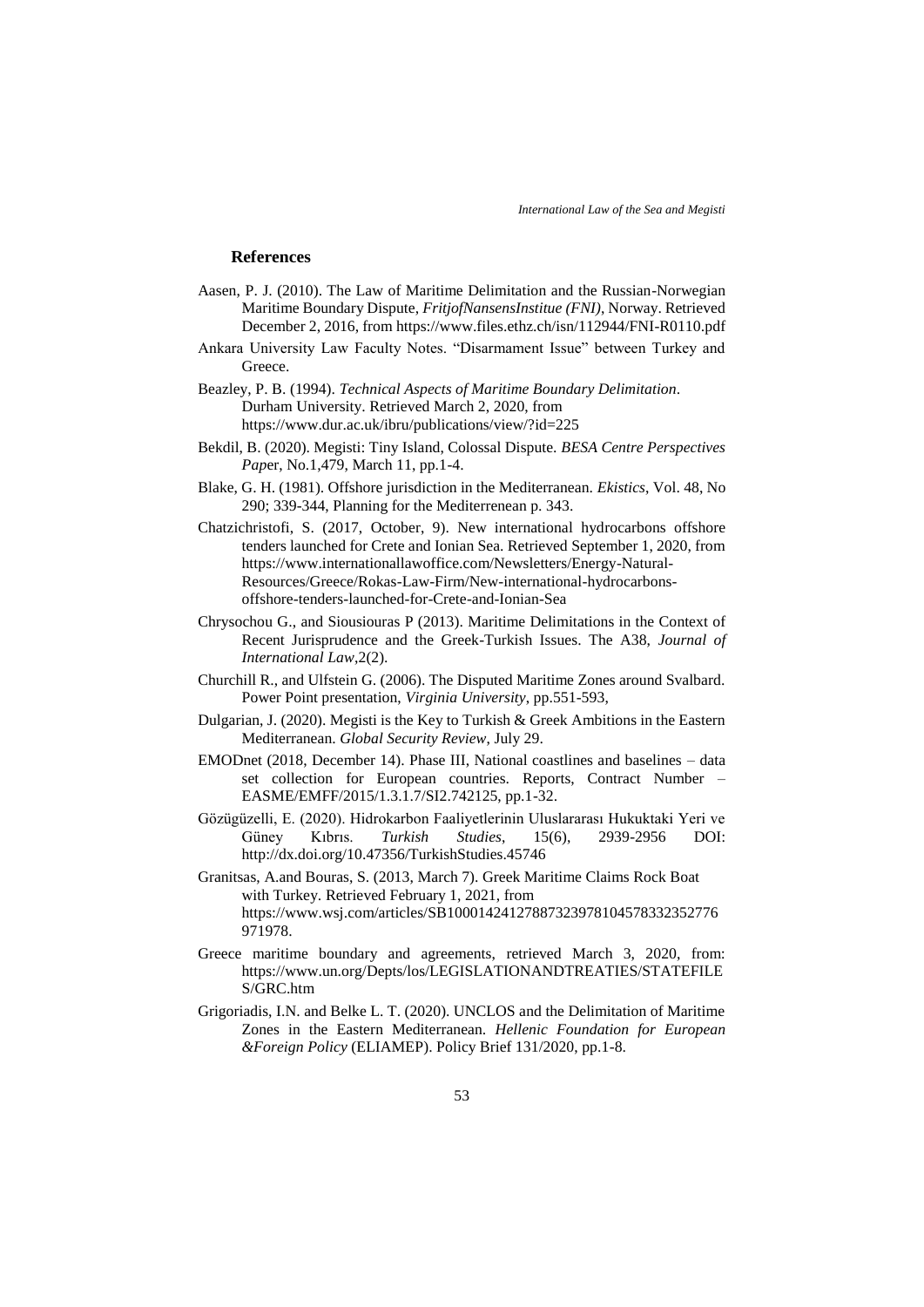- ICJ (1951). Fisheries Case between UK and Norway. *International Court of Justice*. Retrieved March 3, 2020, from https://www.icj-cij.org/public/files/caserelated/5/005-19511218-JUD-01-00-EN.pdf
- ICJ (1969). North Sea Continental Shelf Cases. *International Court of Justice.* Retrieved March 3, 2020, from https://www.icj-cij.org/public/files/caserelated/52/052-19690220-JUD-01-00-EN.pdf
- ICJ (1982*).* The Continental Shelf Case between Tunisia and Libyan Arab Jamahiriya. *International Court of Justice*. Retrieved February 3, 2021, from https://www.icj-cij.org/en/case/63
- ICJ (2009). Maritime Delimitation in the Black Sea between Romania v. Ukraine. *International Court of Justice.* Retrieved March 3, 2020, from https://www.icjcij.org/en/case/132/judgments
- ICJ (2012). Territorial, Maritime Dispute between Nicaragua v. Colombia *International Court of Justice*. Retrieved February 3, 2021, from https://www.icj-cij.org/en/case/124
- International Maritime Boundaries, *American Society of International Law*, Jayewardence, pp. 368-371.
- Kapsi K. A. (2019). The Greek Exclusive Economic Zone. R.N 18027 Thesis, University of Piraeus.
- Kliot, N. (1989). Cooperation and conflicts in maritime issues in the Mediterranean Basin*. GeoJournal*, 18(3), 263-272.
- Law No: 2289/1995 amended by Law No. 4001/2011, Annex, United Nations. Retrieved March 3, 2020, from https://www.un.org/Depts/los/LEGISLATIONANDTREATIES/PDFFILES/ GRC\_2011\_Law.pdf
- Law of the Sea Bulletin, No.54. Retrieved September 1, 2020, from https://www.unilibrary.org/content/books/9789210581141/read
- Legal Dictionary (n.d.). Sic utere tuo ut alienum non laedas. Retrieved March 2, 2020, from https://legal-

dictionary.thefreedictionary.com/sic+utere+tuo+ut+alienum+non+laedas

- Mehmet, O. (2020, September). Co-ownership: a just solution to Greco-Turkish maritime dispute, *Cyprus mail*.
- Oruç, M. Ş. (2020, July 20). Megisti: One of Turkey and Greece's interrelated controversies. *Daily Sabah*.
- Papanicolopulu, I. (2018). The land dominates the sea (dominates the land dominates the sea)", QIL, Zoom-in 47, 39-48, Retrived from: http://www.qil-qdi.org/wpcontent/uploads/2018/02/03\_Whats-anisland\_PAPANICOLOPULU\_FIN.pdf
- PCIJ (1933). The Delimitation of the Territorial Waters between the Island of Castellorizo and the Coasts of Anatolia. No.51, Series A/B, Permanent Court of International Justice (PCIJ) XXVI Session, pp.1-7.